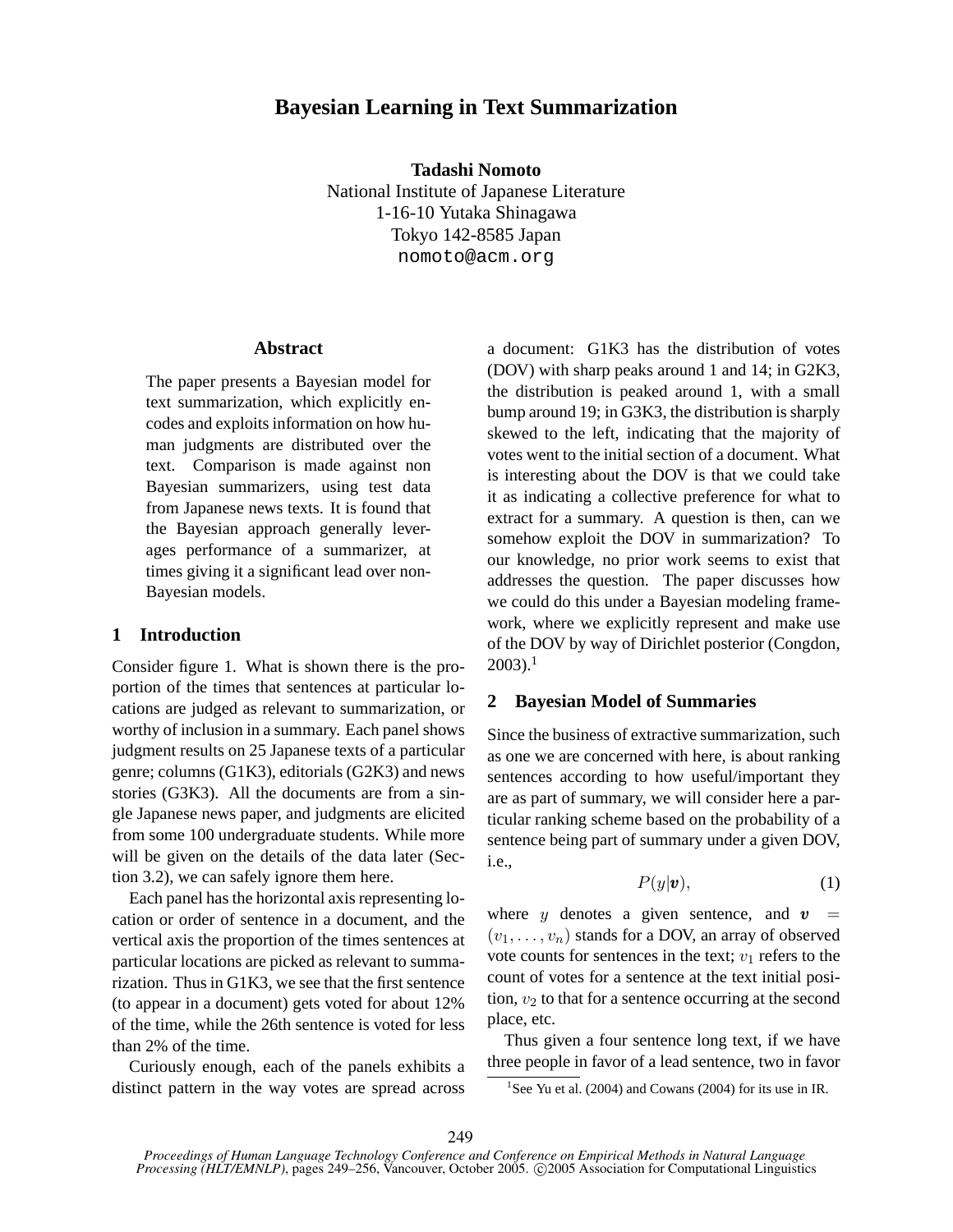

Figure 1: Genre-by-genre vote distribution

of the second, one for the third, and none for the fourth, then we would have  $\mathbf{v} = (3, 2, 1, 0)$ .

Now suppose that each sentence  $y_i$  (i.e., a sentence at the  $i$ -th place in the order of appearance) is associated with what we might call a prior preference factor  $\theta_i$ , representing how much a sentence at a particular position is favored as part of a summary in general. Then the probability that  $y_i$  finds itself in a summary is given as:

$$
\phi(y_i|\theta_i)P(\theta_i),\tag{2}
$$

where  $\phi$  denotes some likelihood function, and  $P(\theta_i)$  a prior probability of  $\theta_i$ .

Since the DOV is something we could actually observe about  $\theta_i$ , we might as well couple  $\theta_i$  with **v** by making a probability of  $\theta_i$  conditioned on **v**. Formally, this would be written as:

$$
\phi(y_i|\theta_i)P(\theta_i|\boldsymbol{v}).\tag{3}
$$

The problem, however, is that we know nothing about what each  $\theta_i$  looks like, except that it should somehow be informed by  $v$ . A typical Bayesian solution to this is to 'erase'  $\theta_i$  by marginalizing (summing) over it, which brings us to this:

$$
P(y_i|\boldsymbol{v}) = \int \phi(y_i|\theta_i) P(\theta_i|\boldsymbol{v}) d\theta_i.
$$
 (4)

Note that equation 4 no longer talks about the probability of  $y_i$  under a particular  $\theta_i$ ; rather it talks about the expected probability for  $y_i$  with respect to a preference factor dictated by  $v$ . All we need to know

$$
v \rightarrow \theta \rightarrow y_i
$$

Figure 2: A graphical view

about  $P(\theta_i | \boldsymbol{v})$  to compute the expectation is  $\boldsymbol{v}$  and a probability distribution  $P$ , and not  $\theta_i$ 's, anymore.

We know something about  $v$ , and this would leave us P. So what is it? In principle it could be any probability distribution. However largely for the sake of technical convenience, we assume it is one component of a multinomial distribution known as the Dirichlet distribution. In particular, we talk about Dirichlet( $\theta |v$ ), namely a Dirichlet posterior of  $\theta$ , given observations v, where  $\theta =$ posterior or  $v$ , given observations  $v$ , where  $v = (\theta_1, \dots, \theta_i, \dots, \theta_n)$ , and  $\sum_i^n \theta_i = 1$  ( $\theta_i > 0$ ). (Remarkably, if  $P(\theta)$  is a Dirichlet, so is  $P(\theta|\mathbf{v})$ .)  $\theta$ here represents a vector of preference factors for n sentences — which constitute the text. $2$ 

Accordingly, equation 4 could be rewritten as:

$$
P(y_i|\boldsymbol{v}) = \int \phi(y_i|\boldsymbol{\theta}) P(\boldsymbol{\theta}|\boldsymbol{v}) d\boldsymbol{\theta}.
$$
 (5)

An interesting way to look at the model is by way of a graphical model (GM), which gives some intuitive idea of what the model looks like. In a GM perspective, our model is represented as a simple tripartite structure (figure 2), in which each node corresponds to a variable (parameter), and arcs represent

<sup>&</sup>lt;sup>2</sup>Since texts generally vary in length, we may set  $n$  to a sufficiently large number so that none of texts of interest may exceed it in length. For texts shorter than  $n$ , we simply add empty sentences to make them as long as  $n$ .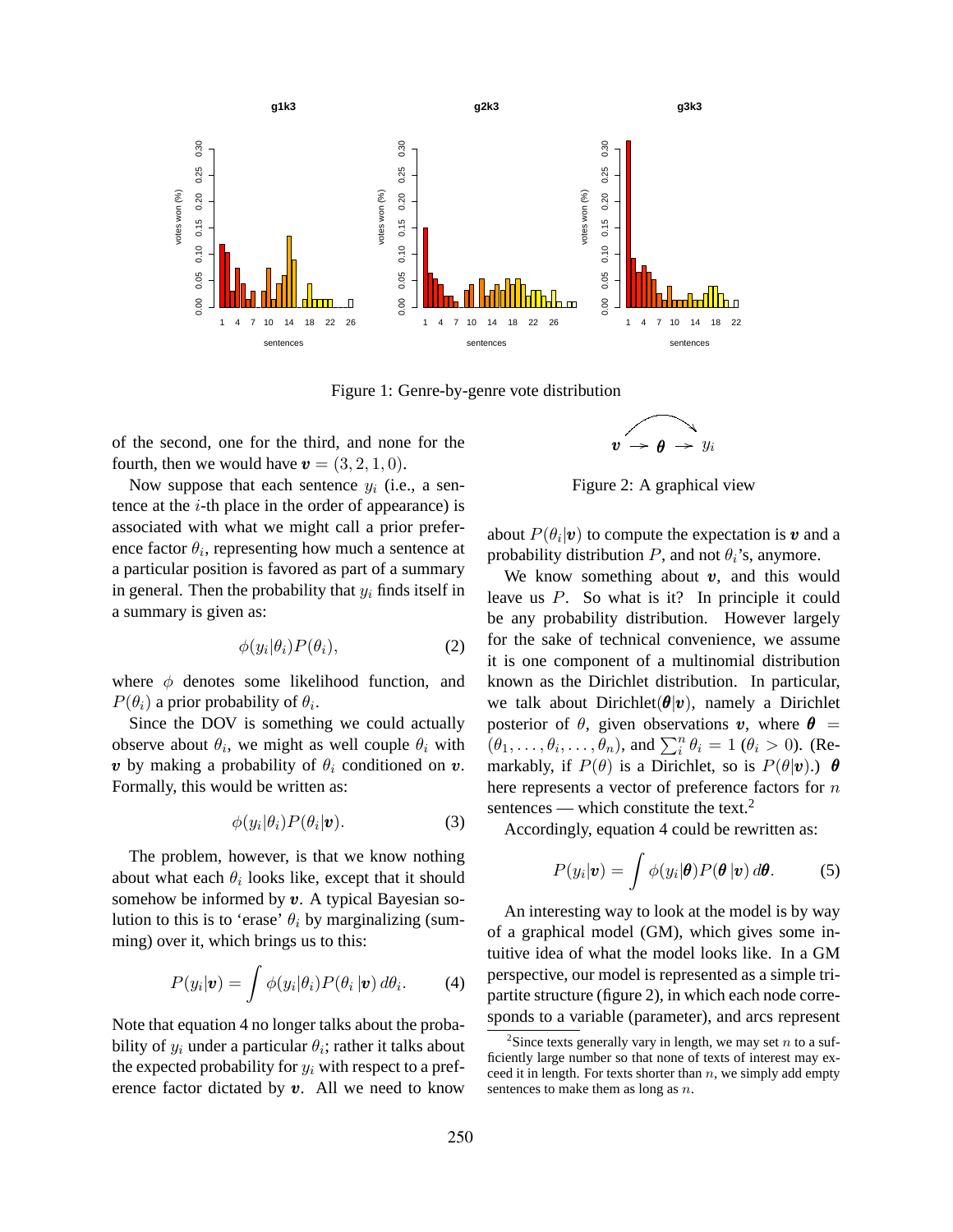dependencies among them.  $x \rightarrow y$  reads 'y depends on x.' An arc linkage between  $v$  and  $y_i$  is meant to represent marginalization over  $\theta$ .

Moreover, we will make use of a scale parameter  $\lambda > 1$  to have some control over the shape of the distribution, so we will be working with Dirichlet( $\theta | \lambda v$ ) rather than Dirichlet( $\theta | v$ ). Intuitively, we might take  $\lambda$  as representing a degree of confidence we have in a set of empirical observations we call v, as increasing the value of  $\lambda$  has the effect of reducing variance over each  $\theta_i$  in  $\theta$ .

The expectation and variance of Dirichlet( $\theta|v$ ) are given as follows.<sup>3</sup>

$$
E[\theta_i] = \frac{v_i}{v_0} \tag{6}
$$

$$
Var[\theta_i] = \frac{v_i(v_0 - v_i)}{v_0^2(v_0 + 1)},
$$
\n(7)

where  $v_0 = \sum_i^n$  $\int_{i}^{n} v_i$ . Therefore the variance of a scaled Dirichlet is:

$$
Var[\theta_i|\lambda \mathbf{v}] = \frac{v_i(v_0 - v_i)}{v_0^2(\lambda v_0 + 1)}.
$$
 (8)

See how  $\lambda$  is stuck in the denominator. Another obvious fact about the scaling is that it does not affect the expectation, which remains the same.

To get a feel for the significance of  $\lambda$ , consider figure 3; the left panel shows a histogram of 50,000 variates of  $p_1$  randomly drawn from Dirichlet( $p_1, p_2 | \lambda c_1, \lambda c_2$ ), with  $\lambda = 1$ , and both  $c_1$ and  $c_2$  set to 1. The graph shows only the  $p_1$  part but things are no different for  $p_2$ . (The x-dimension represents a particular value  $p_1$  takes (which ranges between  $0$  and  $1$ ) and the y-dimension records the number of the times  $p_1$  takes that value.) We see that points are spread rather evenly over the probability space. Now the right panel shows what happens if you increase  $\lambda$  by a factor of 1,000 (which will give you  $P(p_1, p_2|1000, 1000)$ ; points take a bell shaped form, concentrating in a small region around the expectation of  $p_1$ . In the experiments section, we will return to the issue of  $\lambda$  and discuss how it affects performance of summarization.

Let us turn to the question of how to find a solution to the integral in equation 5. We will be concerned here with two standard approaches to the issue: one is based on MAP (maximum a posteriori) and another on numerical integration. We start off with a MAP based approach known as Bayesian Information Criterion or BIC.

For a given model  $m$ , BIC seeks an analytical approximation for equation 4, which looks like the following:

$$
\ln P(y_i|m) = \ln \phi(y_i|\hat{\boldsymbol{\theta}}, m) - \frac{k}{2} \ln N, \quad (9)
$$

where  $k$  denotes the number of free parameters in m, and N that of observations.  $\theta$  is a MAP estimate of  $\theta$  under m, which is  $E[\theta]$ . It is interesting to note that BIC makes no reference to prior. Also worthy of note is that a minus of BIC equals MDL (Minimum Description Length).

Alternatively, one might take a more straightforward (and fully Bayesian) approach known as the Monte Carlo integration method (MacKay, 1998) (MC, hereafter) where the integral is approximated by:

$$
P(y_i|\boldsymbol{v}) \approx \frac{1}{n} \sum_{j=1}^{n} \phi(y_i|x^{(j)}), \quad (10)
$$

where we draw each sample  $x^{(j)}$  randomly from the distribution  $P(\theta|\mathbf{v})$ , and n is the number of  $x^{(i)}$ 's so collected. Note that MC gives an expectation of  $P(y_i|\boldsymbol{v})$  with respect to  $P(\boldsymbol{\theta}|\boldsymbol{v})$ .

Furthermore,  $\phi$  could be any probabilistic function. Indeed any discriminative classifier (such as C4.5) will do as long as it generates some kind of probability. Given  $\phi$ , what remains to do is essentially training it on samples bootstrapped (i.e., resampled) from the training data based on  $\theta$  — which we draw from Dirichlet $(\theta|v)^4$  To be more specific, suppose that we have a four sentence long text and an array of probabilities  $\boldsymbol{\theta} = (0.4, 0.3, 0.2, 0.1)$ drawn from a Dirichlet distribution: which is to say, we have a preference factor of 0.4 for the lead sentence, 0.3 for the second sentence, etc. Then we resample with replacement lead sentences from training data with the probability of 0.4, the second with the probability of 0.3, and so forth. Obviously, a

<sup>3</sup> http://www.cis.hut.fi/ahonkela/dippa/dippa.html

<sup>&</sup>lt;sup>4</sup>It is fairly straightforward to sample from a Dirichlet posterior by resorting to a gamma distribution, which is what is happening here. In case one is working with a distribution it is hard to sample from, one would usually rely on Markov chain Monte Carlo (MCMC) or variational methods to do the job.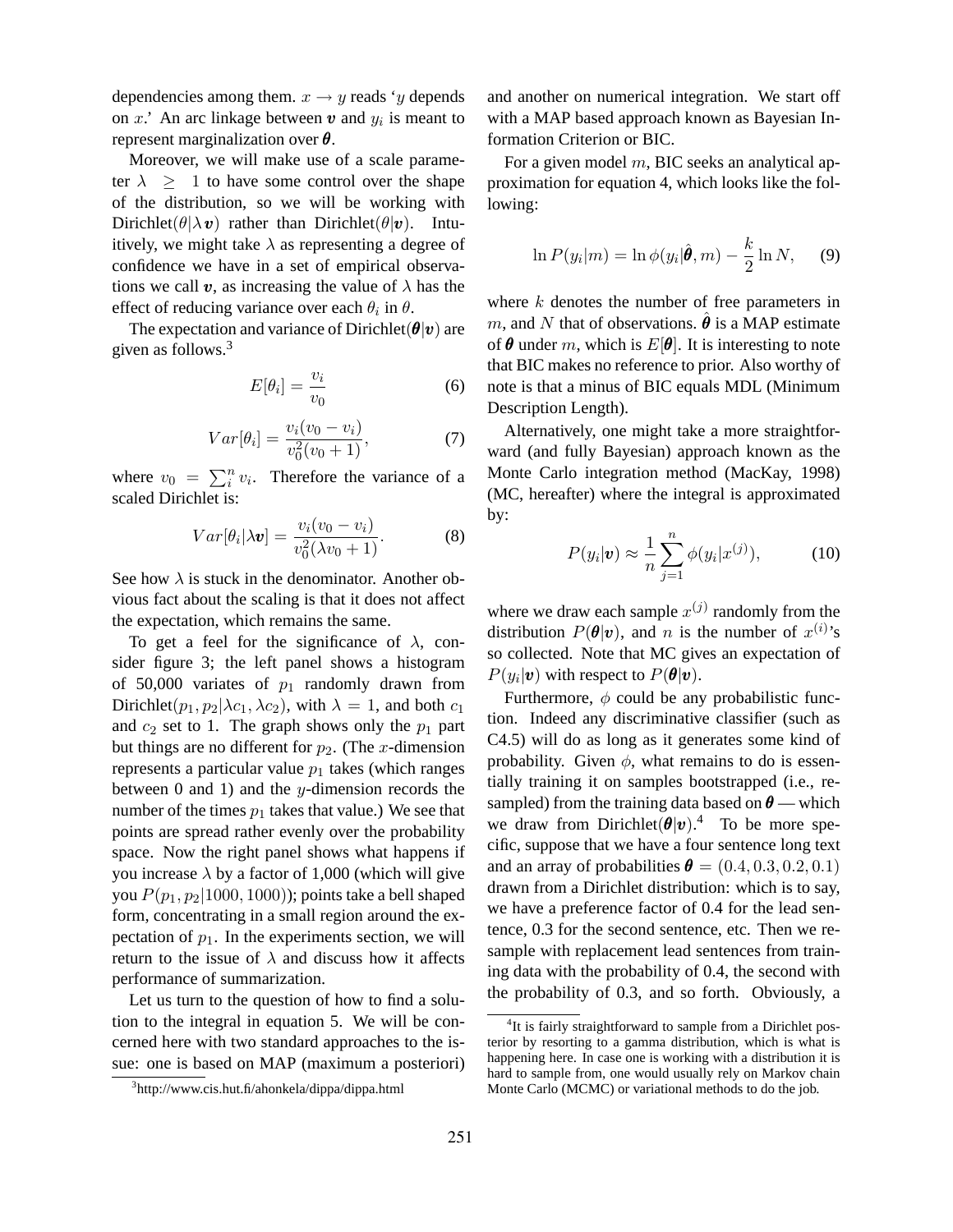

Figure 3: Histograms of random draws from Dirichlet $(p_1, p_2 | \lambda c_1, \lambda c_2)$  with  $\lambda = 1$  (left panel), and  $\lambda =$ 1000 (right panel).

high preference factor causes the associated sentence to be chosen more often than those with a low preference.

Thus given a text  $T = (a, b, c, d)$  with  $\theta =$  $(0.4, 0.3, 0.2, 0.1)$ , we could end up with a data set dominated by a few sentence types, such as  $T' =$  $(a, a, a, b)$ , which we proceed to train a classifier on in place of  $T$ . Intuitively, this amounts to inducing the classifier to attend to or focus on a particular region or area of a text, and dismiss the rest. Note an interesting parallel to boosting (Freund and Schapire, 1996) and the alternating decision tree (Freund and Mason, 1999).

In MC, for each  $\boldsymbol{\theta}^{(k)}$  drawn from Dirichlet $(\boldsymbol{\theta}|\boldsymbol{v})$ , we resample sentences from the training data using probabilities specified by  $\boldsymbol{\theta}^{(k)}$ , use them for training a classifier, and run it on a test document  $d$  to find, for each sentence in  $d$ , its probability of being a 'pick' (summary-worthy) sentence,i.e.,  $P(y_i|\boldsymbol{\theta}^{(k)}),$ which we average across  $\theta$ 's. In experiments later described, we apply the procedure for 20,000 runs (meaning we run a classifier on each of 20,000  $\theta$ 's we draw), and average over them to find an estimate for  $P(y_i|\boldsymbol{v})$ .

As for BIC, we generally operate along the lines of MC, except that we bootstrap sentences using only  $E[\theta]$ , and the model complexity term, namely,  $-\frac{k}{2}$  $\frac{k}{2} \ln N$  is dropped as it has no effect on ranking sentences. As with MC, we train a classifier on the bootstrapped samples and run it on a test document. Though we work with a set of fixed parameters, a bootstrapping based on them still fluctuates, producing a slightly different set of samples each time we run the operation. To get a reasonable convergence in experiments, we took the procedure to 5,000 iterations and averaged over the results.

Either with BIC or with MC, building a summarizer on it is a fairly straightforward matter. Given a document  $d$  and a compression rate  $r$ , what a summarizer would do is simply rank sentences in  $d$ based on  $P(y_i|\boldsymbol{v})$  and pick an r portion of highest ranking sentences.

#### **3 Working with Bayesian Summarist**

#### **3.1 C4.5**

In what follows, we will look at whether and how the Bayesian approach, when applied for the C4.5 decision tree learner (Quinlan, 1993), leverages its performance on real world data. This means our model now operates either by

$$
P(y_i|\mathbf{v}) \approx \frac{1}{n} \sum_{j=1}^{n} \phi_{c4.5}(y_i|x^{(j)}), \quad (11)
$$

or by

$$
\ln P(y_i|m) = \ln \phi_{c4.5}(y_i|\hat{\theta}, m) - \frac{k}{2} \ln N, \quad (12)
$$

with the likelihood function  $\phi$  filled out by C4.5. Moreover, we compare two versions of the classifier; one with BIC/MC and one without. We used Weka implementations of the algorithm (with default settings) in experiments described below (Witten and Frank, 2000).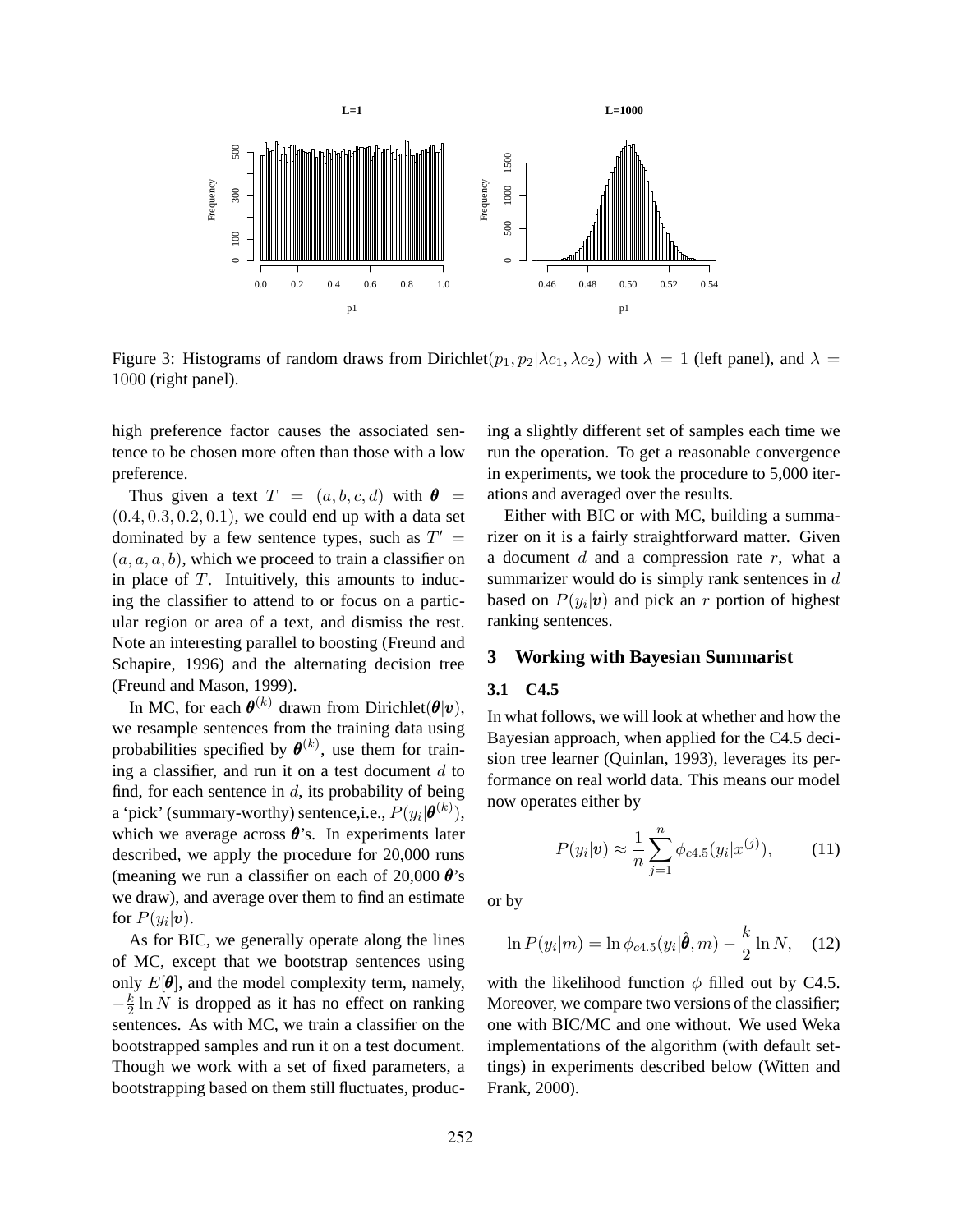While C4.5 here is configured to work in a binary (positive/negative) classification scheme, we run it in a 'distributional' mode, and use a particular class membership probability it produces, namely, the probability of a sentence being positive, i.e., a pick (summary-worthy) sentence, instead of a category label.

Attributes for C4.5 are broadly intended to represent some aspects of a sentence in a document, an object of interest here. Thus for each sentence  $\psi$ , its encoding involves reference to the following set of attributes or features. 'LocSen' gives a normalized location of  $\psi$  in the text, i.e., a normalized distance from the top of the text; likewise, 'LocPar' gives a normalized location of the paragraph in which  $\psi$  occurs, and 'LocWithinPar' records its normalized location within a paragraph. Also included are a few length-related features such as the length of text and sentence. Furthermore we brought in some language specific feature which we call 'EndCue.' It records the morphology of a linguistic element that ends  $\psi$ , such as inflection, part of speech, etc.

In addition, we make use of the weight feature ('Weight') for a record on the importance of  $\psi$  based on tf.idf. Let  $\psi = w_1, \dots, w_n$ , for some word  $w_i$ . Then the weight  $W(\psi)$  is given as:

$$
W(\psi) = \sum_{w} \left(1 + \log(\text{tf}(w))\right) \cdot \log(N/\text{df}(w)).
$$

Here 'tf $(w)$ ' denotes the frequency of word w in a given document, ' $df(w)$ ' denotes the 'document frequency' of  $w$ , or the number of documents which contain an occurrence of  $w$ . N represents the total number of documents.<sup>5</sup>

Also among the features used here is 'Pos,' a feature intended to record the position or textual order of  $\psi$ , given by how many sentences away it occurs from the top of text, starting with 0.

While we do believe that the attributes discussed above have a lot to do with the likelihood that a given sentence becomes part of summary, we choose not to consider them parameters of the Bayesian model, just to keep it from getting unduly complex. Recall the graphical model in figure 2.

#### **3.2 Test Data**

Here is how we created test data. We collected three pools of texts from different genres, columns, editorials and news stories, from a Japanese financial paper (*Nihon Keizai Shinbun*) published in 1995, each with 25 articles. Then we asked 112 Japanese students to go over each article and identify 10% worth of sentences they find most important in creating a summary for that article. For each sentence, we recorded how many of the subjects are in favor of its inclusion in summary. On average, we had about seven people working on each text. In the following, we say sentences are 'positive' if there are three or more people who like to see them in a summary, and 'negative' otherwise. For convenience, let us call the corpus of columns G1K3, that of editorials G2K3 and that of news stories G3K3. Additional details are found in table 1.

### **4 Results and Discussion**

Tables 2 through 4 show how the Bayesian summarist performs on G1K3, G2K3, and G3K3. The tables list results in precision at compression rates  $(r)$  of interest  $(0 < r < 1)$ . The figures thereof indicate performance averaged over leave-one-out cross validation folds. What this means is that you leave out one text for testing and use the rest for training, which you repeat for each one of the texts in the data. Since we have 25 texts for each data set, this leads to a 25-fold cross validation. Precision is defined by the ratio of hits (positive sentences) to the number of sentences retrieved, i.e., r-percent of sentences in the text.<sup>6</sup>

In each table, figures to the left of the vertical line indicate performance of summarizers with BIC/MC and those to the right that of summarizers without them. Parenthetical figures like '(5K)' and '(20K)' indicate the number of iterations we took them to: thus BIC(5K) refers to a summarizer based on C4.5/BIC with scores averaged over 5,000 runs. BSE denotes a reference summarizer based on a regular C4.5, which it involves no resampling of training data. LEAD refers to a summarizer which works

<sup>&</sup>lt;sup>5</sup>Although one could reasonably argue for normalizing  $W(\psi)$  by sentence length, it is not entirely clear at the moment whether it helps in the way of improving performance.

 $6$ We do not use recall for a evaluation measure, as the number of positive instances varies from text to text, and may indeed exceed the length of a summary under a particular compression rate.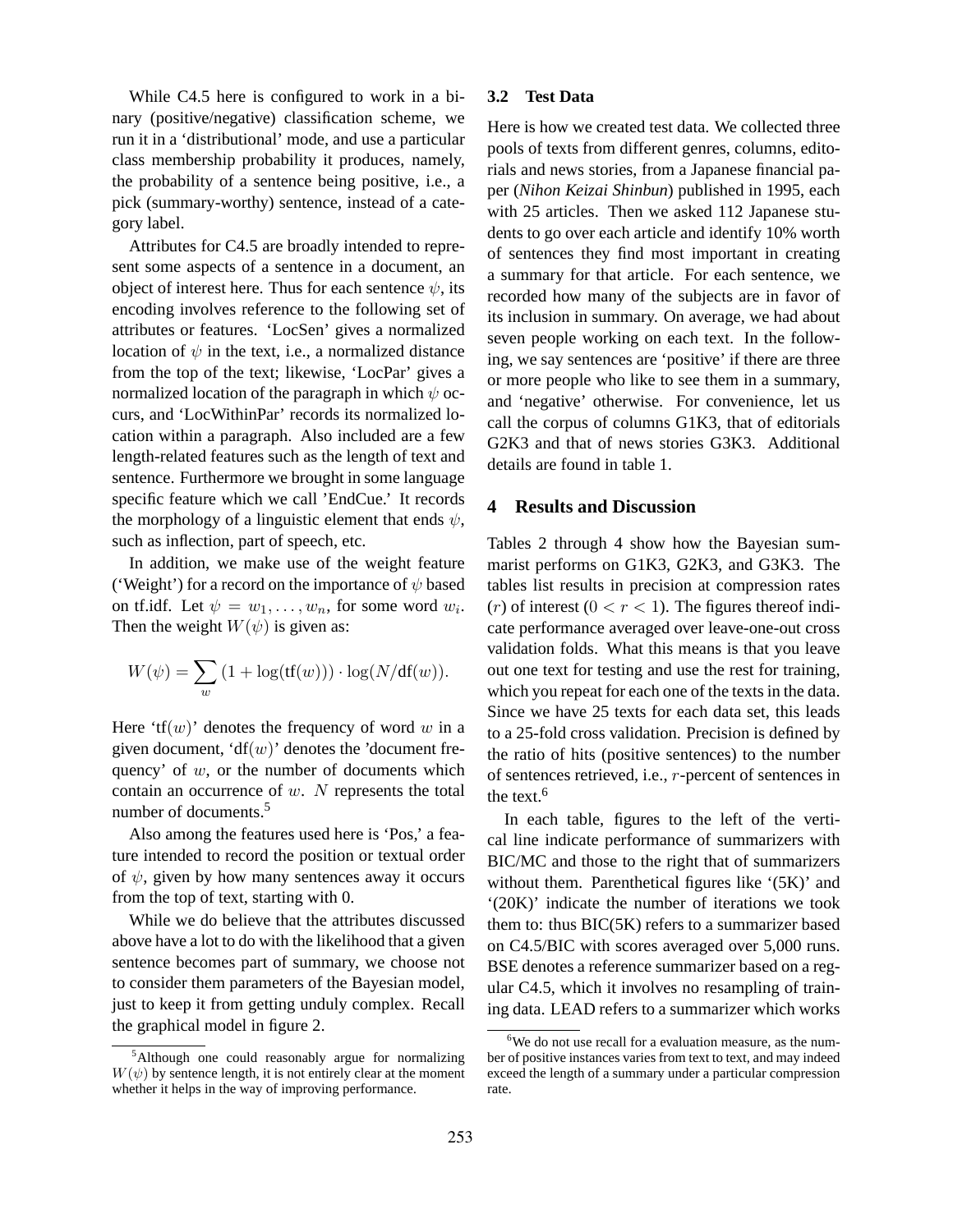Table 1: N represents the number of sentences in G1K3 to G3K3. Sentences with three or more votes in their favor are marked positive, that is, for each sentence marked positive, at least three people are in favor of including it in a summary.

| Genre    | $N_{-}$ | Positive $(\geq 3)$ Negative P/N Ratio |     |       |
|----------|---------|----------------------------------------|-----|-------|
| G1K3 426 |         | 67.                                    | 359 | 0.187 |
| G2K3 558 |         | 93                                     | 465 | 0.200 |
| G3K3 440 |         | 76.                                    | 364 | 0.210 |

Table 2: G1K3.  $\lambda = 5$ . Dashes indicate no meaningful results.

| $\boldsymbol{r}$ | BIC(5K) | MC(20K) | <b>BSE</b> | <b>LEAD</b> |
|------------------|---------|---------|------------|-------------|
| 0.05             | 0.4583  | 0.4583  |            | 0.3333      |
| 0.10             | 0.4167  | 0.4167  |            | 0.3472      |
| 0.15             | 0.3333  | 0.3472  |            | 0.2604      |
| 0.20             | 0.2757  | 0.2861  |            | 0.2306      |
| 0.25             | 0.2525  | 0.2772  |            | 0.2233      |
| 0.30             | 0.2368  | 0.2535  |            | 0.2066      |

### Table 3: G2K3.  $\lambda = 5$ .

|        | MC(20K) | <b>BSE</b> | <b>LEAD</b> |
|--------|---------|------------|-------------|
| 0.6000 | 0.5800  | 0.4200     | 0.5400      |
| 0.4200 | 0.4200  | 0.3533     | 0.3933      |
| 0.3427 | 0.3560  | 0.2980     | 0.3147      |
| 0.3033 | 0.3213  | 0.2780     | 0.2767      |
| 0.2993 | 0.2776  | 0.2421     | 0.2397      |
| 0.2743 | 0.2750  | 0.2170     | 0.2054      |
|        | BIC(5K) |            |             |

## Table 4: G3K3.  $\lambda = 5$ .

| $\boldsymbol{r}$ | BIC(5K) | MC(20K) | <b>BSE</b> | <b>LEAD</b> |
|------------------|---------|---------|------------|-------------|
| 0.05             | 0.9600  | 0.9600  | 0.8400     | 0.9600      |
| 0.10             | 0.7600  | 0.7600  | 0.6800     | 0.7000      |
| 0.15             | 0.6133  | 0.6000  | 0.5867     | 0.5133      |
| 0.20             | 0.5233  | 0.5233  | 0.4967     | 0.4533      |
| 0.25             | 0.4367  | 0.4367  | 0.3960     | 0.3840      |
| 0.30             | 0.4033  | 0.4033  | 0.3640     | 0.3673      |

| $\vert 0$ (411.0/65.0) |
|------------------------|
|------------------------|

Figure 4: A non Bayesian C4.5 trained on G1K3.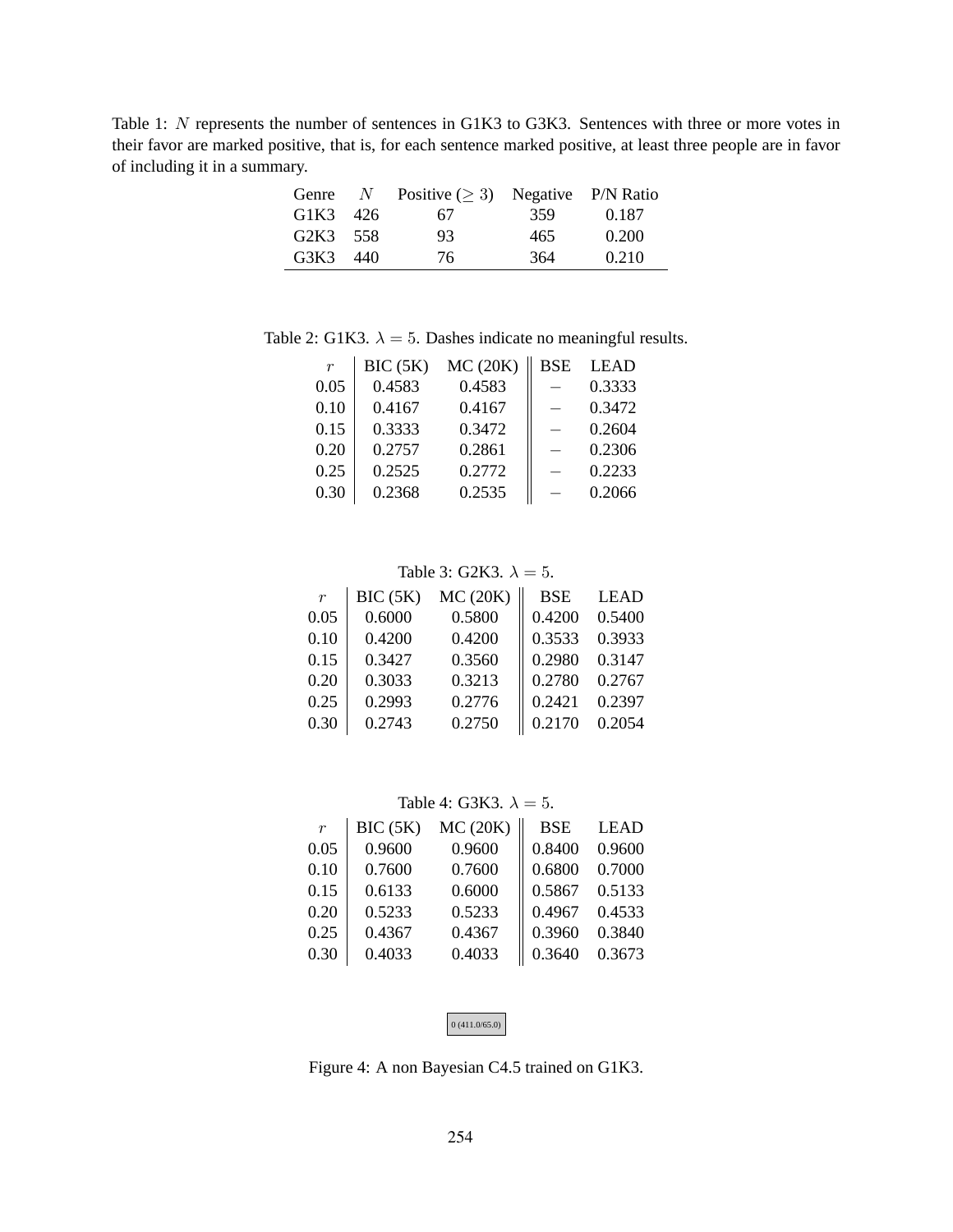

Figure 5: A Bayesian (MC) C4.5 trained on G1K3.

by selecting sentences from the top of the text. It is generally considered a hard-to-beat approach in the summarization literature.

Table 4 shows results for G3K3 (a news story domain). There we find a significantly improvement to performance of C4.5, whether it operates with BIC or MC. The effect is clearly visible across a whole range of compression rates, and more so at smaller rates.

Table 3 demonstrates that the Bayesian approach is also effective for G2K3 (an editorial domain), outperforming both BSE and LEAD by a large margin.

Similarly, we find that our approach comfortably beats LEAD in G1K3 (a column domain). Note the dashes for BSE. What we mean by these, is that we obtained no meaningful results for it, because we were unable to rank sentences based on predictions by BSE. To get an idea of how this happens, let us look at a decision tree BSE builds for G1K3, which is shown in figure 4. What we have there is a decision tree consisting of a single leaf.<sup>7</sup> Thus for whatever sentence we feed to the tree, it throws back the same membership probability, which is 65/411. But then this would make a BSE based summarizer utterly useless, as it reduces to generating a summary by picking at random, a particular portion of text.<sup>8</sup>

Now Figure 5 shows what happens with the Bayesian model (MC), for the same data. There we see a tree of a considerable complexity, with 24 leaves and 18 split nodes.

Let us now turn to the issues with  $\lambda$ . As we might recall,  $\lambda$  influences the shape of a Dirichlet distribution: a large value of  $\lambda$  causes the distribution to have less variance and therefore to have a more acute peak around the expectation. What this means is that increasing the value of  $\lambda$  makes it more likely to have us drawing samples closer to the expectation. As a consequence, we would have the MC model acting more like the BIC model, which is based on MAP estimates. That this is indeed the case is demonstrated by table 5, which gives results for the MC model on G1K3 to G3K3 at  $\lambda = 1$ . We see that the MC behaves less like the BIC at  $\lambda = 1$ than at  $\lambda = 5$  (table 2 through 4).

Of a particular interest in table 5 is G1K3, where the MC suffers a considerable degradation in performance, compared to when it works with  $\lambda = 5$ . G2K3 and G3K3, again, witness some degradation in performance, though not as extensive as in G1K3. It is interesting that at times the MC even works better with  $\lambda = 1$  than  $\lambda = 5$  in G2K3 and G3K3.<sup>9</sup>

This is not at all surprising as over 80% of sentences in a non resampled text are negative for the most of the time.

<sup>&</sup>lt;sup>8</sup>Its expected performance (averaged over  $10^6$  runs) comes

to: 0.1466 ( $r = 0.05$ ), 0.1453 ( $r = 0.1$ ), 0.1508 ( $r = 0.15$ ), 0.1530 ( $r = 0.2$ ), 0.1534 ( $r = 0.25$ ), and 0.1544 ( $r = 0.3$ ).

<sup>&</sup>lt;sup>9</sup>The results suggest that if one like to have some improvement, it is probably a good idea to set  $\lambda$  to a large value. But